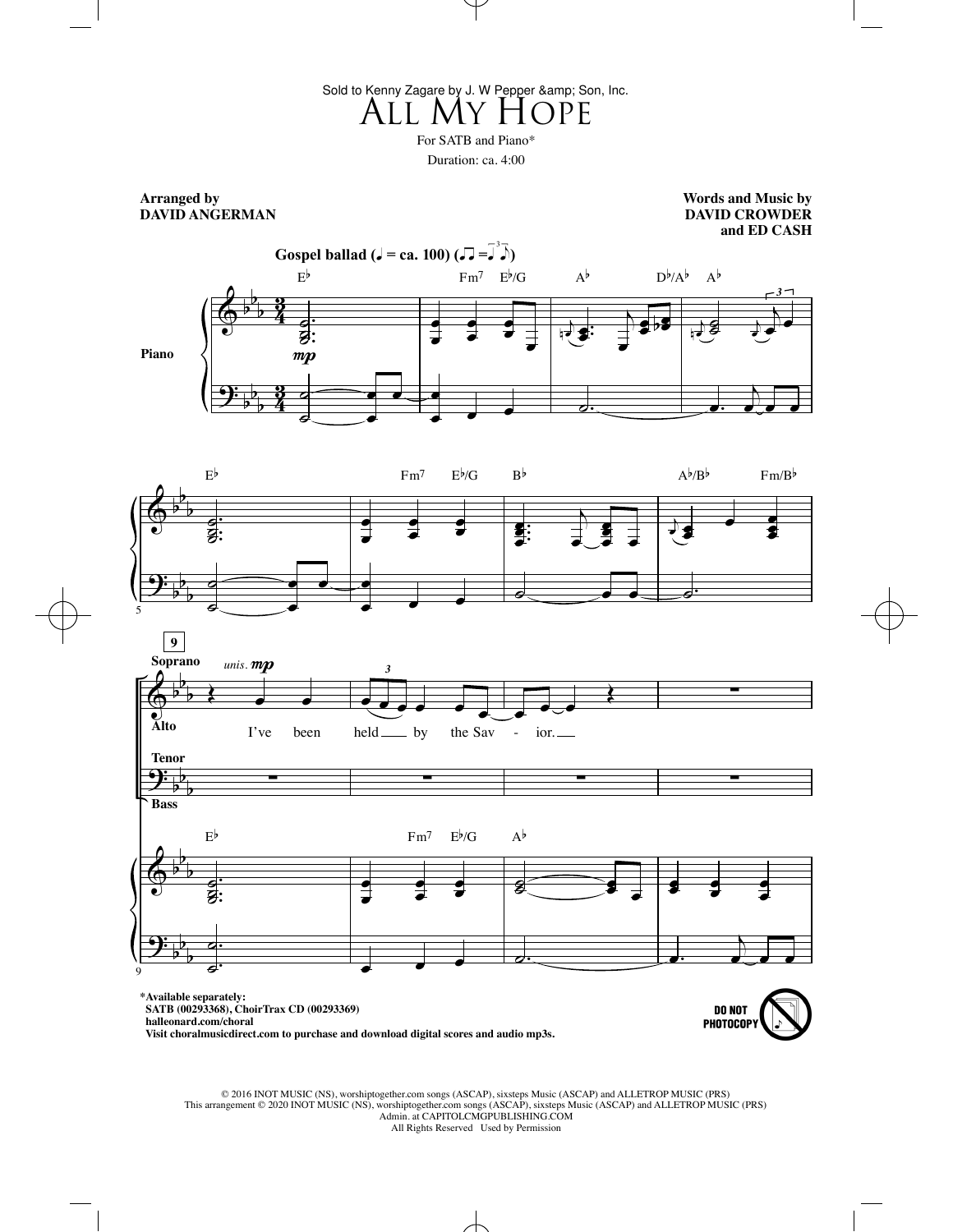Sold to Kenny Zagare by J. W Pepper & amp; Son, Inc.

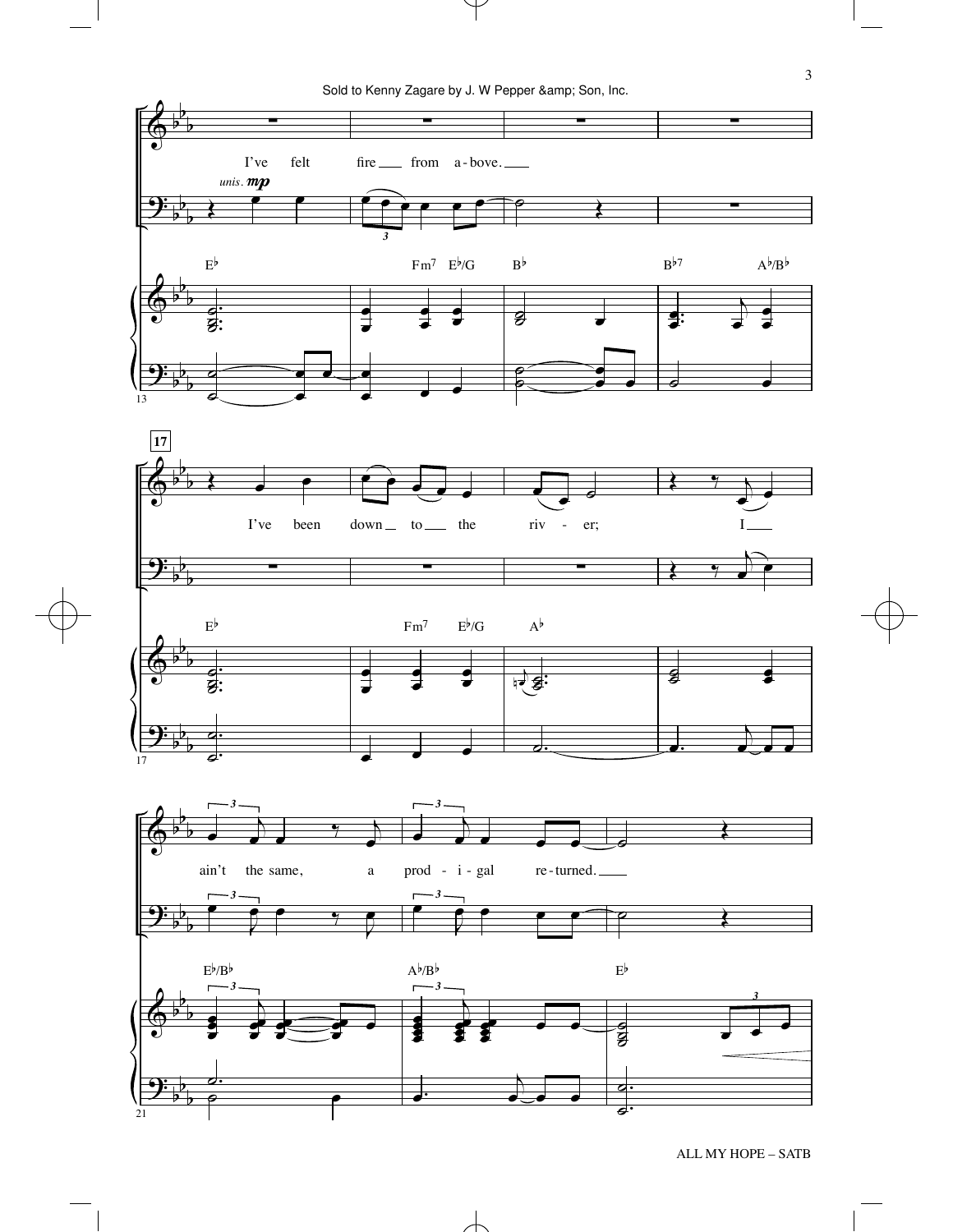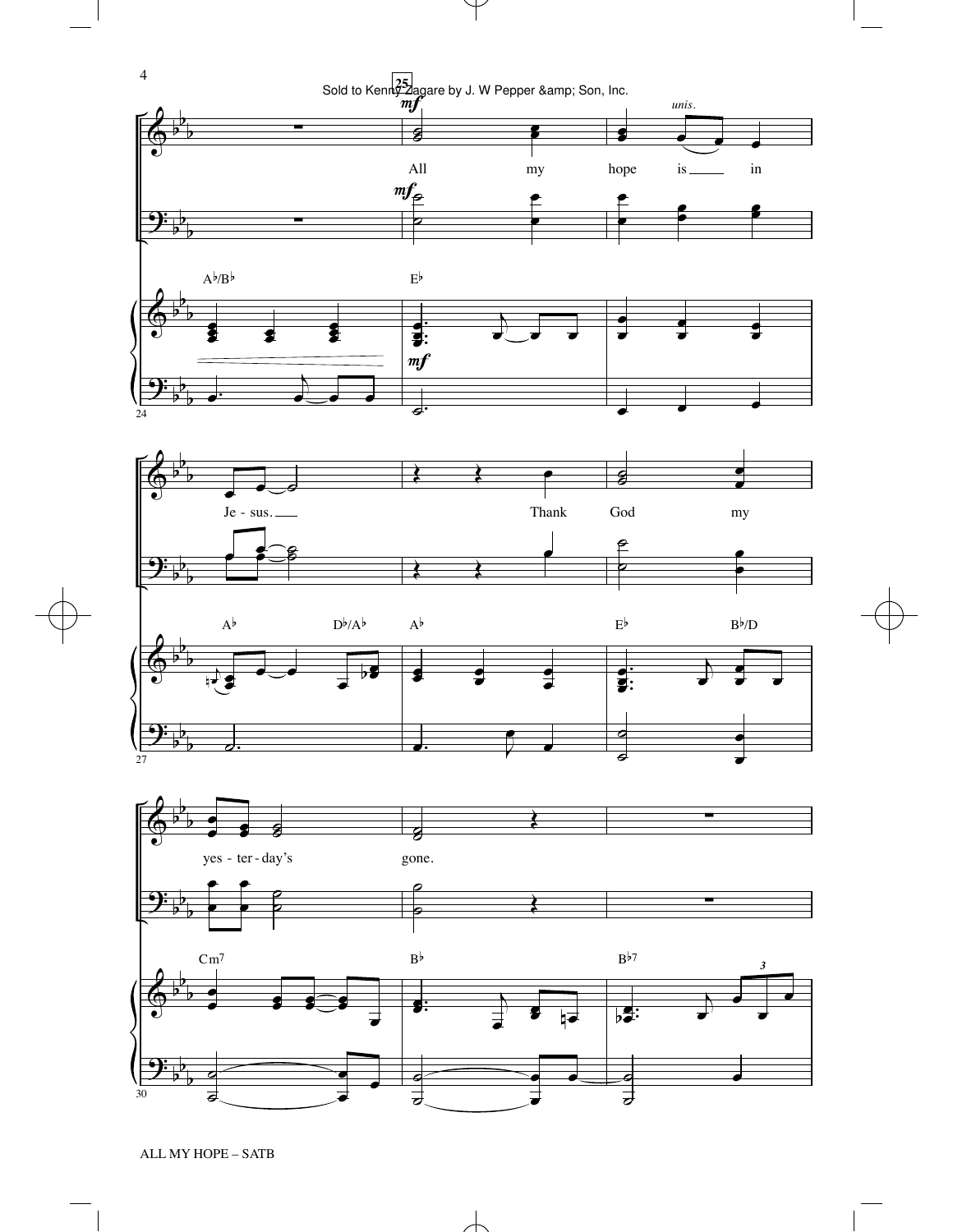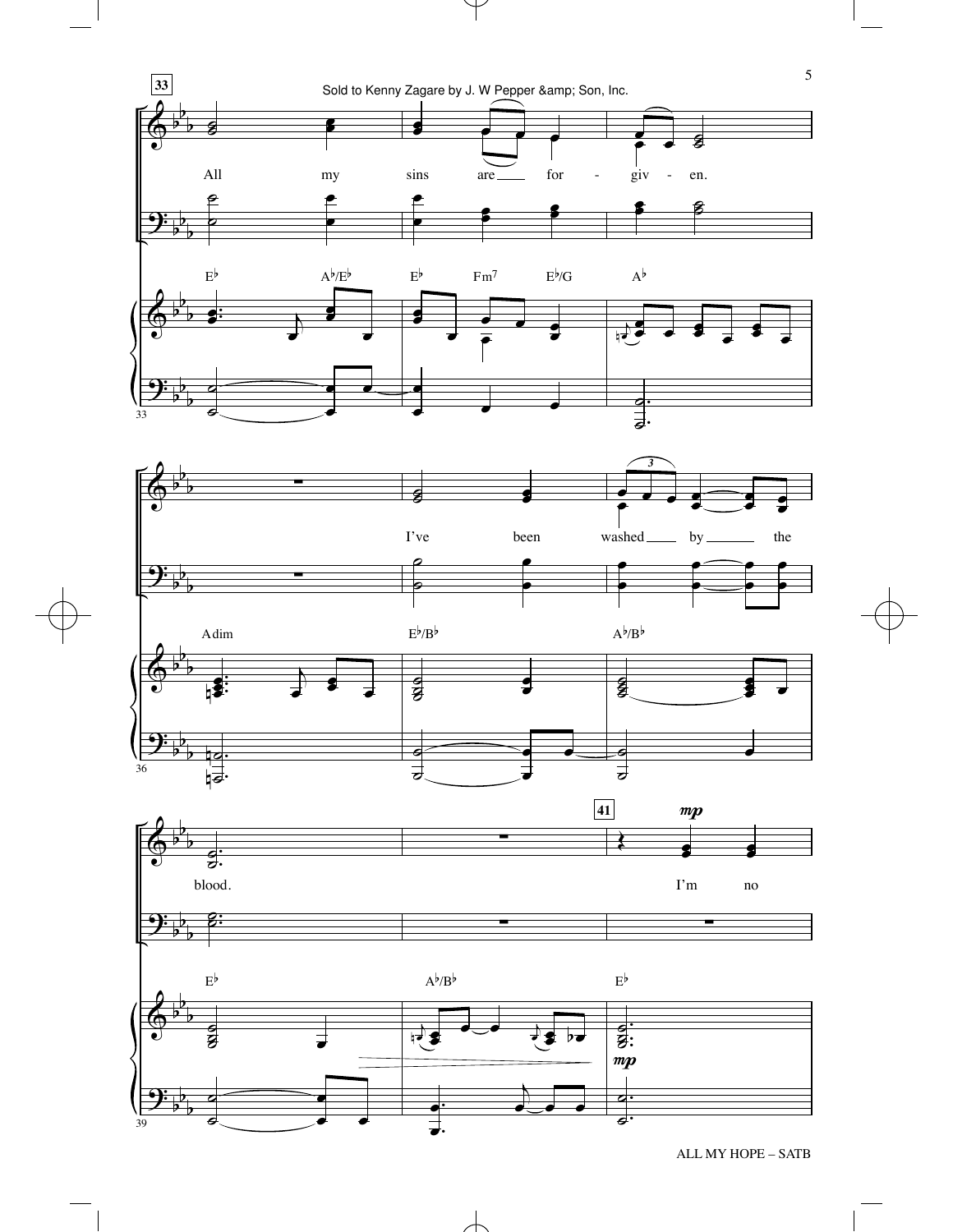







 $\overline{\mathcal{C}}$ 

. .  $\overline{\phantom{a}}$ ˙

ALL MY HOPE – SATB

。<br>。 **。** 

˙

b b b

48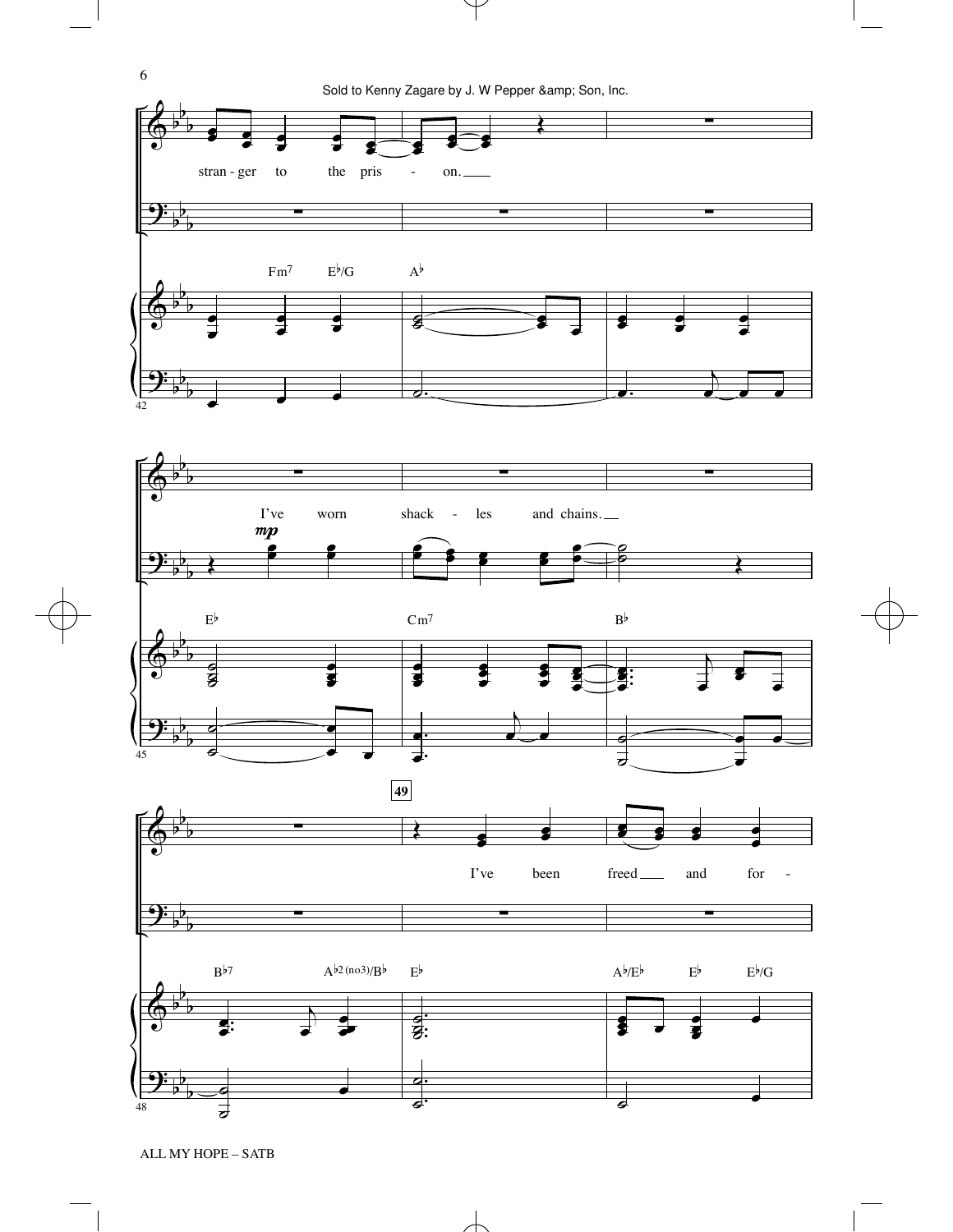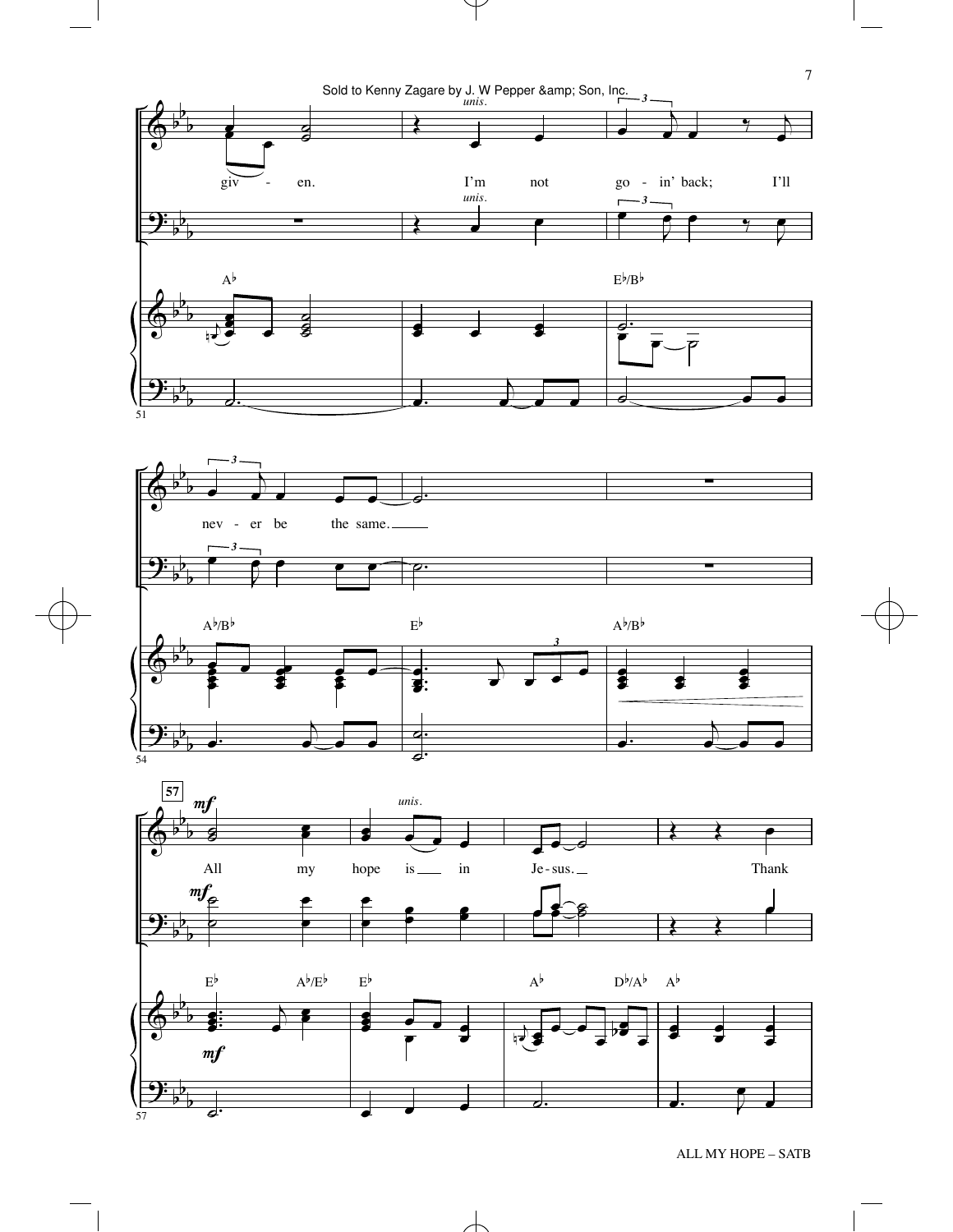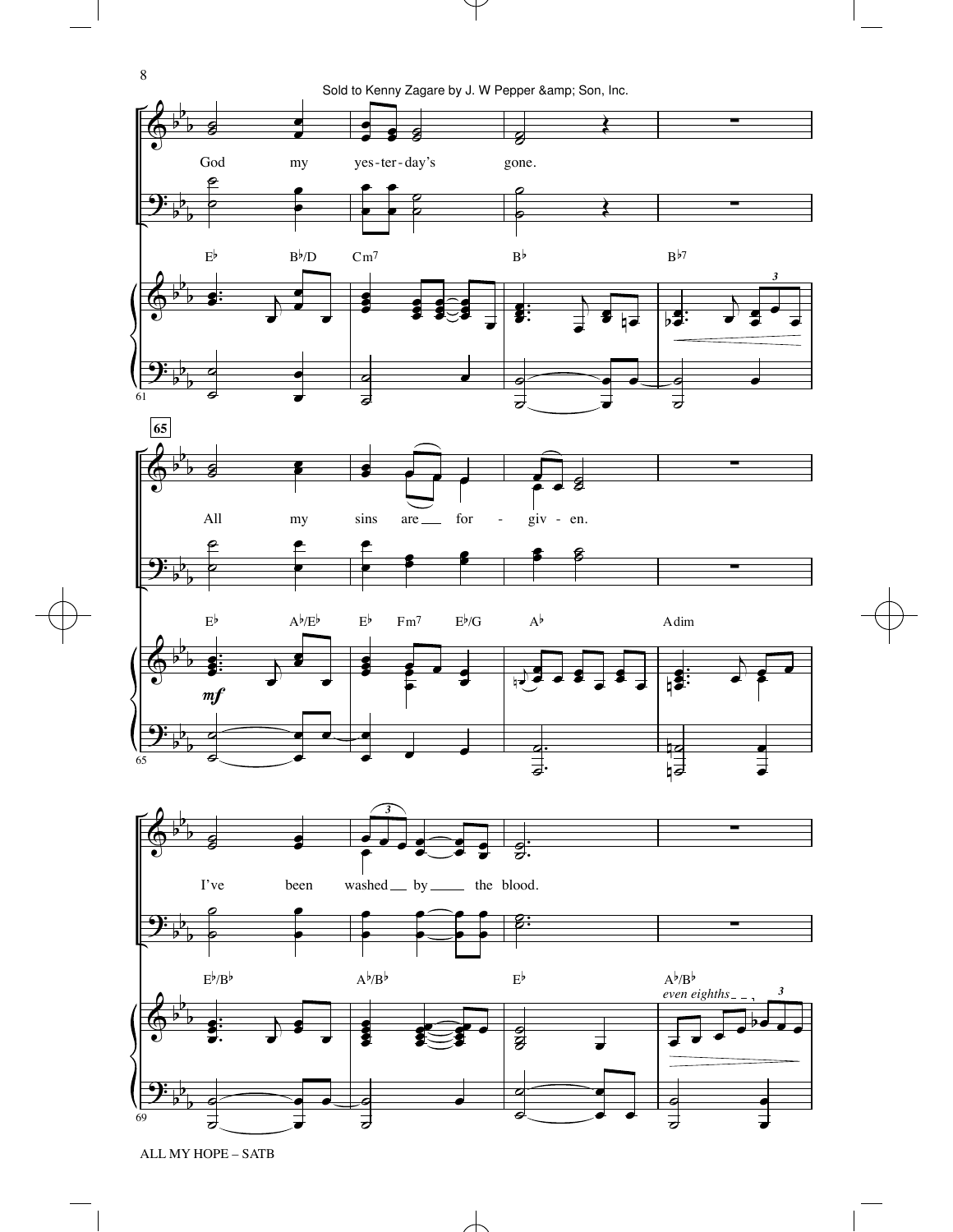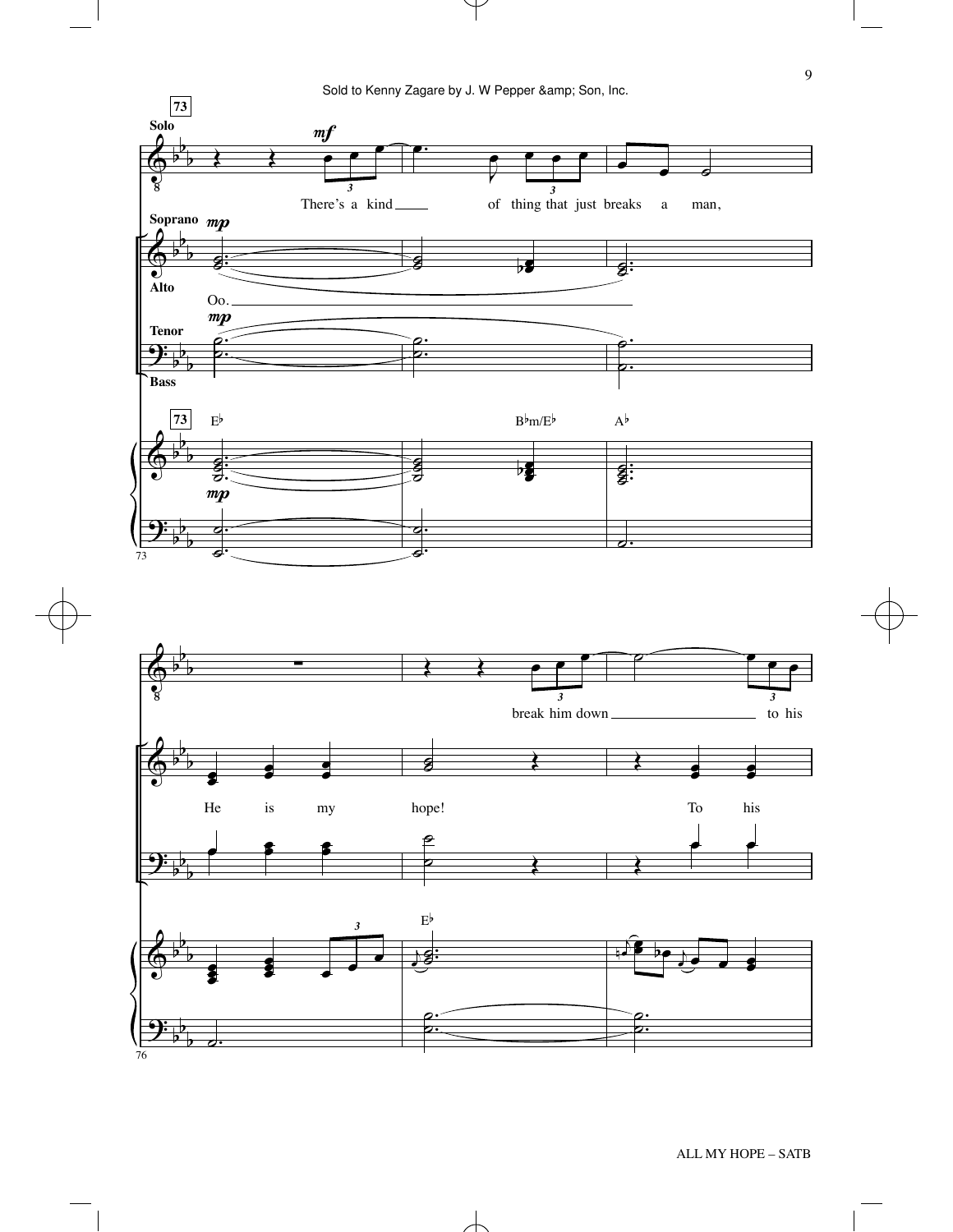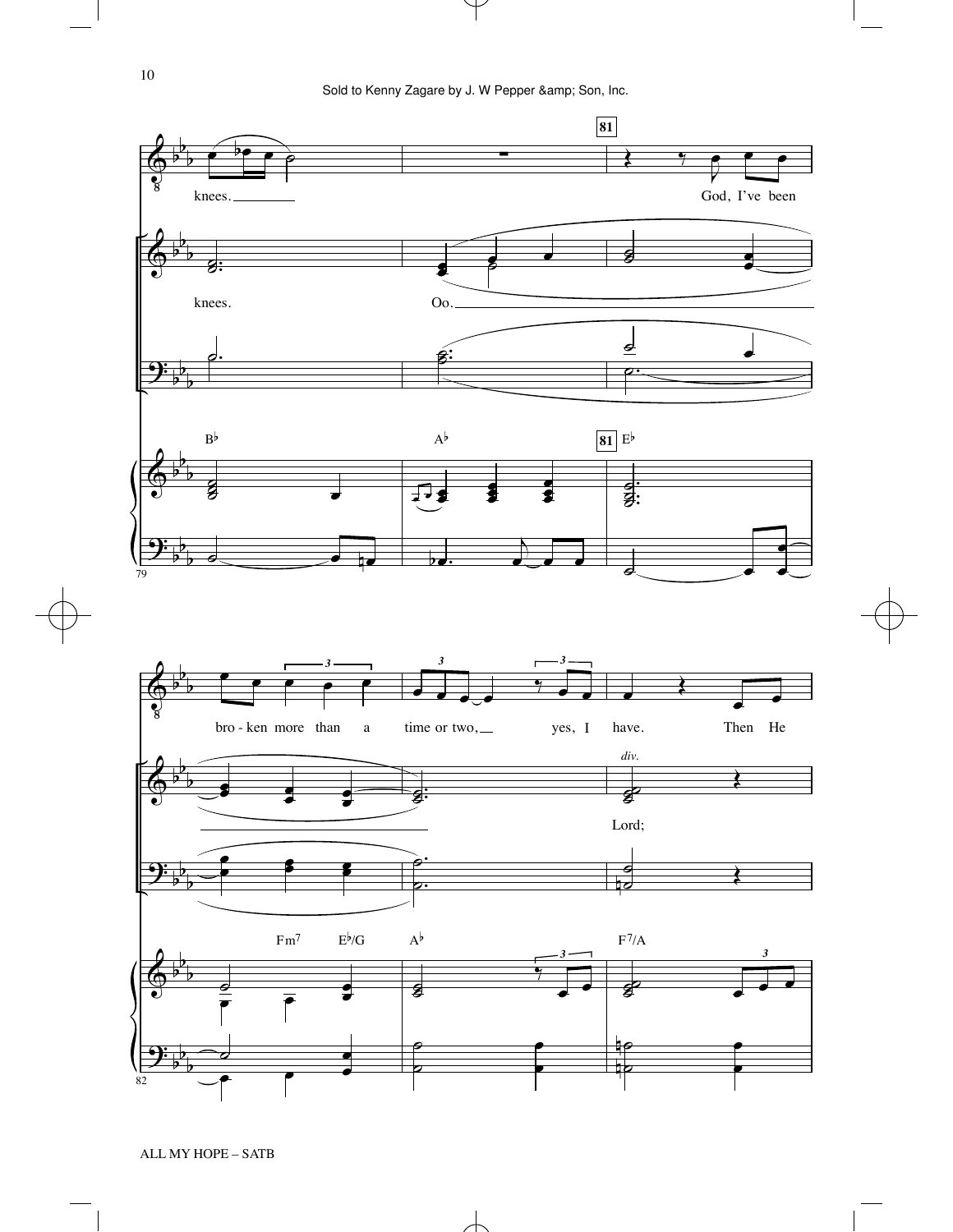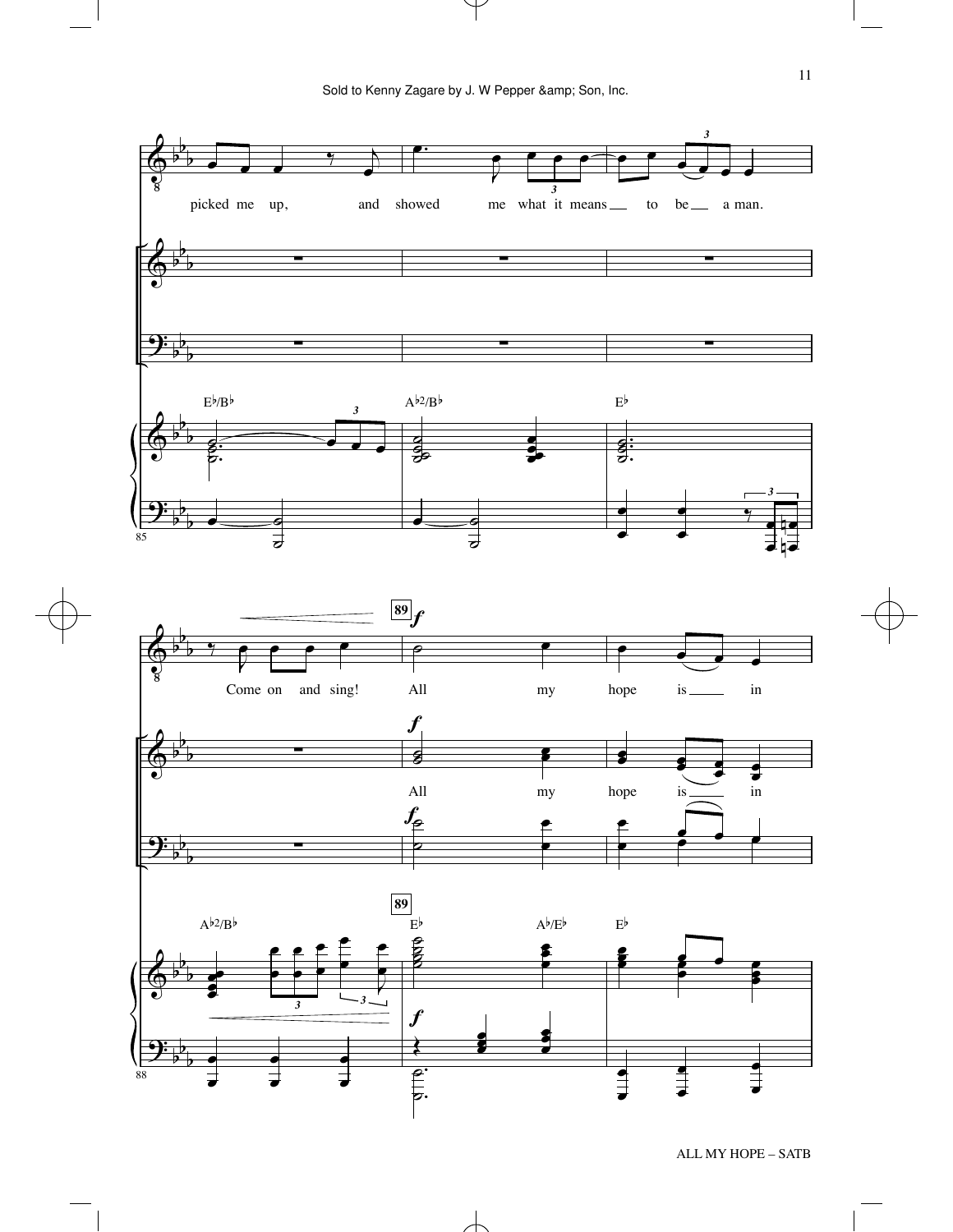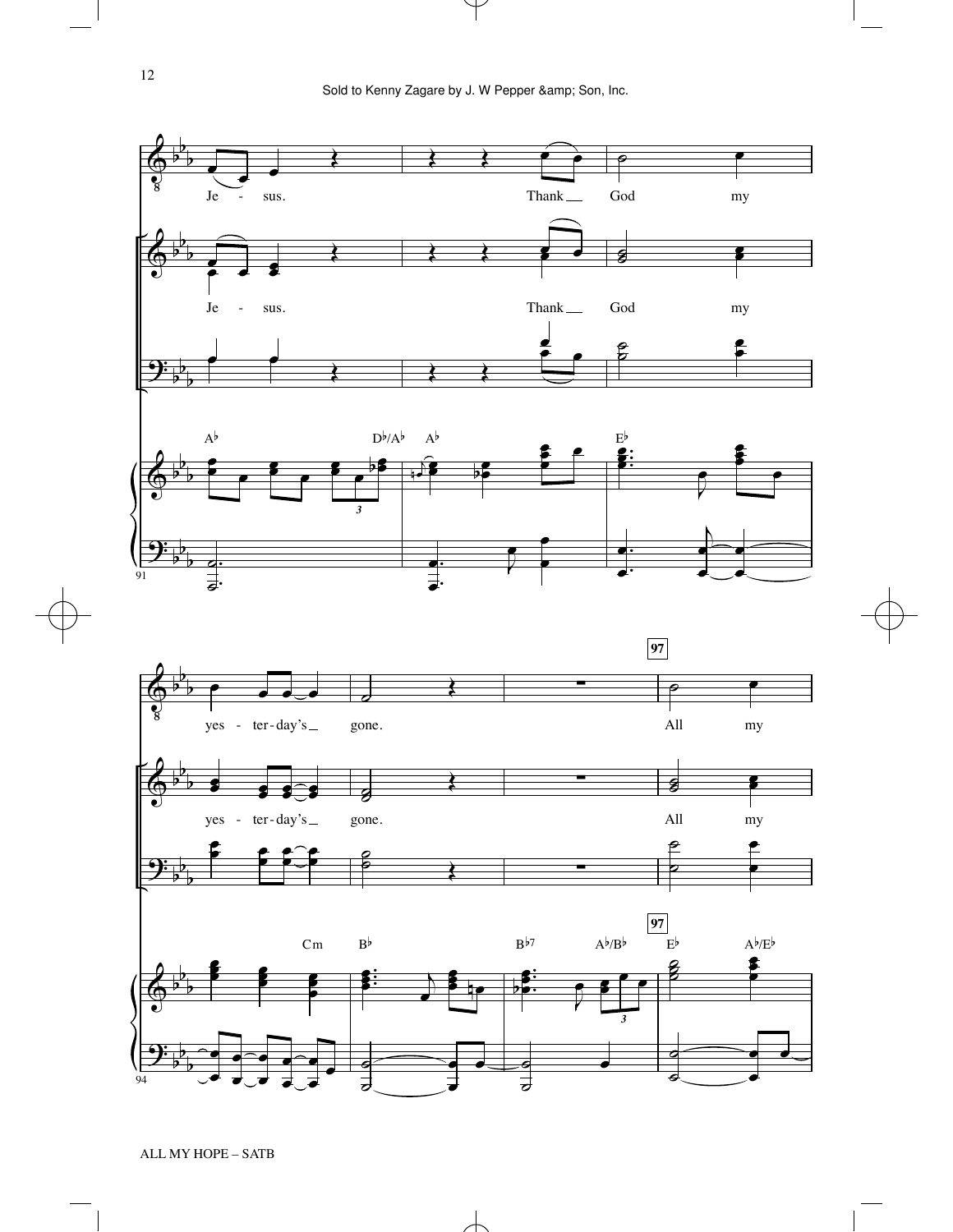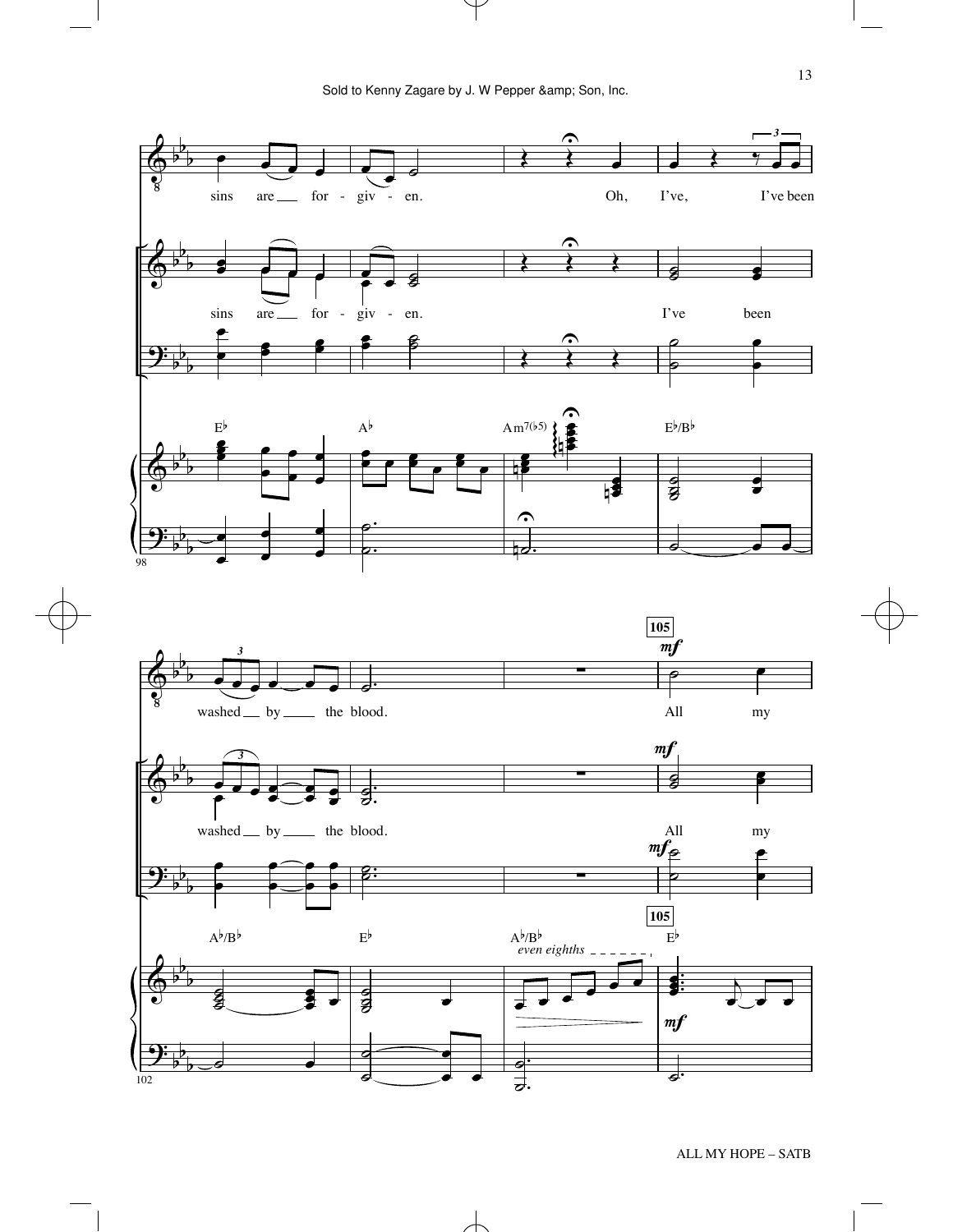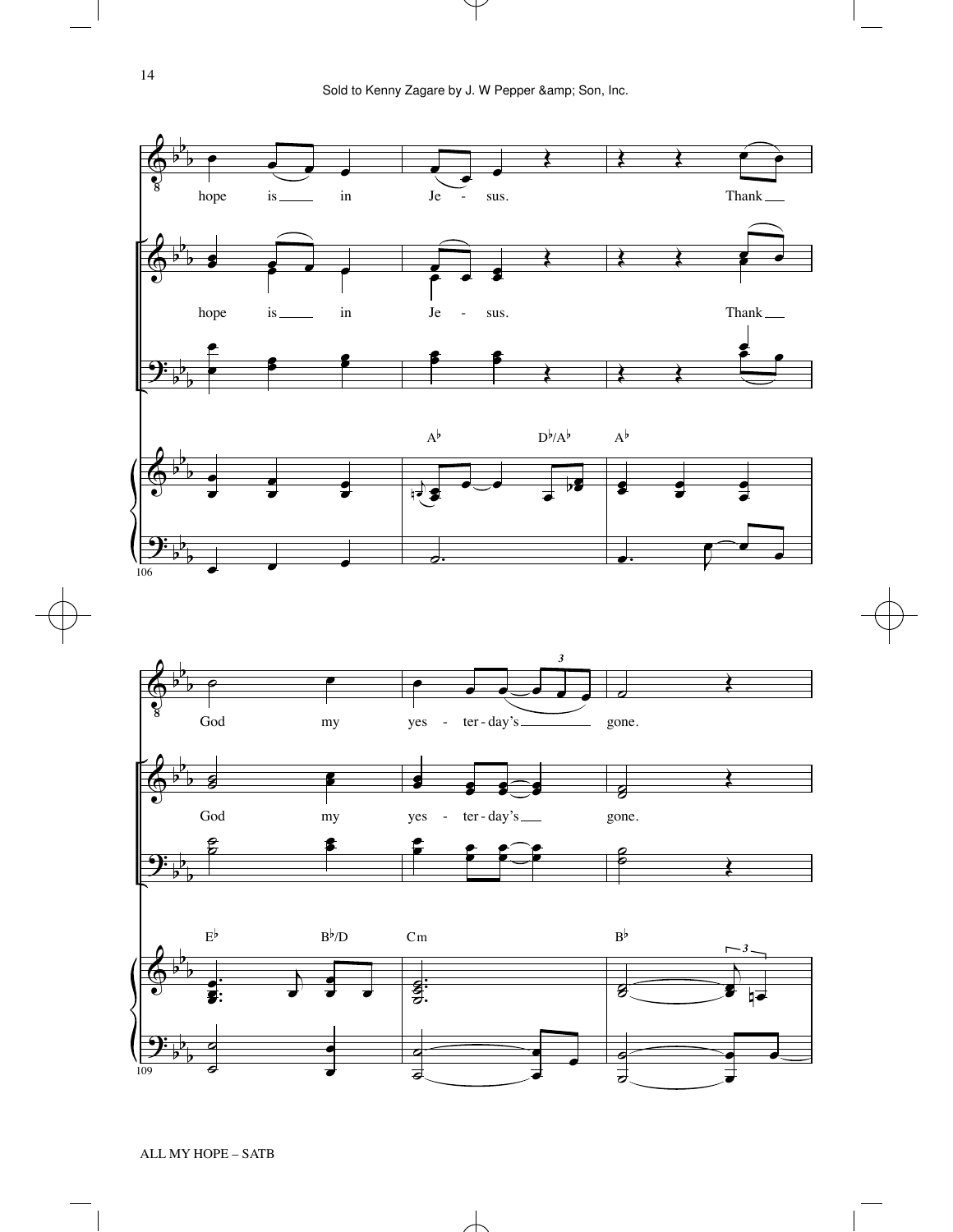Sold to Kenny Zagare by J. W Pepper & amp; Son, Inc.